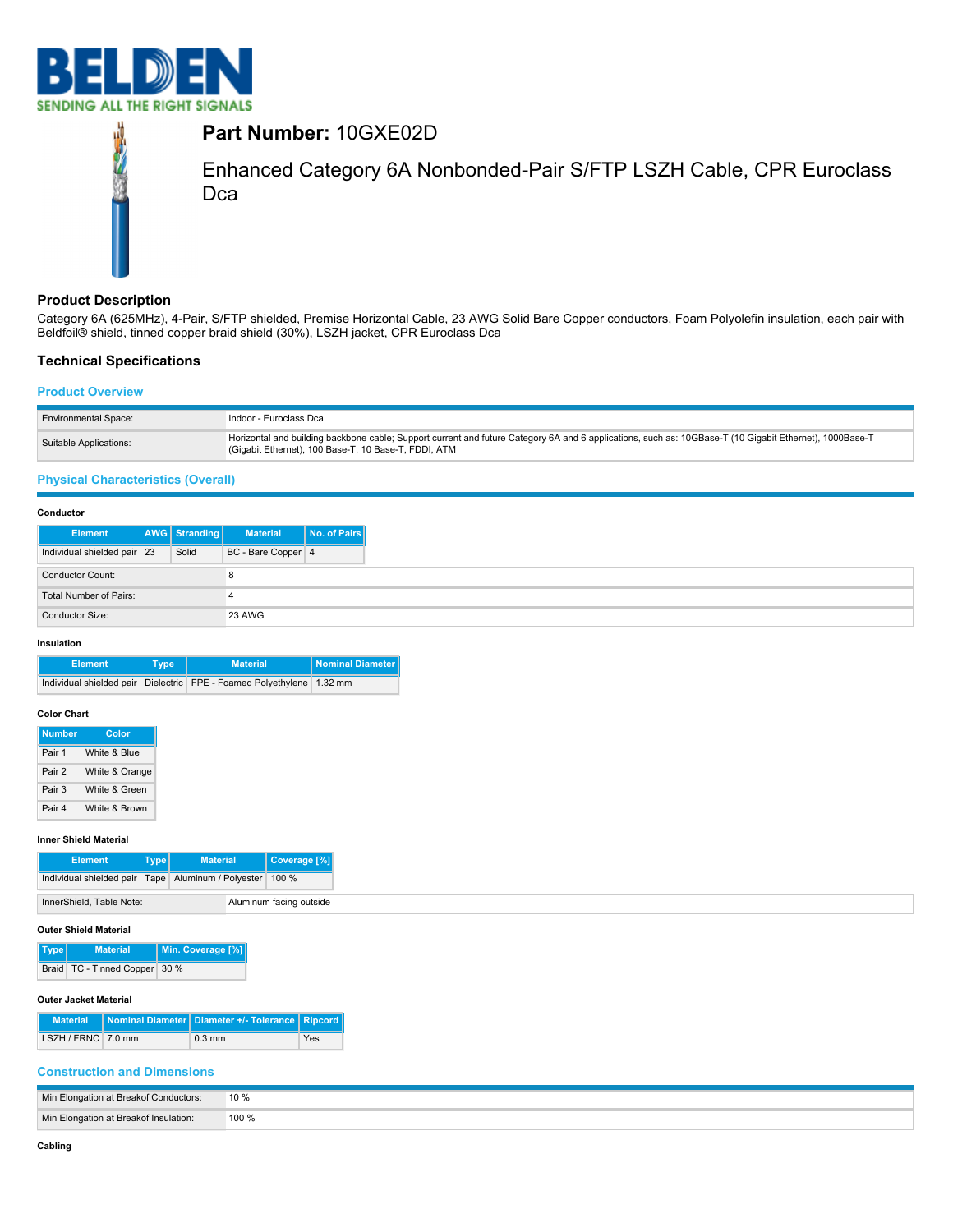4 pairs twisted together

| Min Elongation at Breakof Jacket: |
|-----------------------------------|
|-----------------------------------|

Min Tensile Strength of Jacket: 9 MPa

# **Electrical Characteristics**

#### **Conductor DCR**

|           | Max. Conductor DCR Max DCR Unbalanced Between Pairs [%] Max. DCR Unbalanced Within Pair [%] |       |
|-----------|---------------------------------------------------------------------------------------------|-------|
| 95 Ohm/km | 4%                                                                                          | 2 Ohm |

100 %

# **Capacitance**

| Max. Capacitance Unbalance Max. Mutual Capacitance |         |
|----------------------------------------------------|---------|
| 1,600 pF/m                                         | 56 pF/m |

#### **Impedance**

**Nominal Characteristic Impedance** 100 Ohm

#### **Delay**

|            | Max. Delay Skew   Nominal Velocity of Propagation (VP) [%] |
|------------|------------------------------------------------------------|
| 45 ns/100m | 77 %                                                       |

### **High Freq**

| Frequency<br>[MHz]    | <b>Max. Insertion Loss</b><br>(Attenuation) | Min.<br><b>NEXT</b><br>[dB] | Min.<br><b>PSNEXT</b><br>[dB]                             | Min.<br><b>ACR</b><br>[dB] | Min.<br><b>PSACR</b><br>[dB] | <b>Min. ACRF</b><br>(ELFEXT) [dB] | <b>Min. PSACRF</b><br>(PSELFEXT) [dB] | Min. RL<br>(Return Loss)<br>[dB] | Min.<br><b>PSANEXT</b> | Min.<br><b>PSAACRF</b> | Min.    | Min.<br>TCL [dB] ELTCTL [dB] |
|-----------------------|---------------------------------------------|-----------------------------|-----------------------------------------------------------|----------------------------|------------------------------|-----------------------------------|---------------------------------------|----------------------------------|------------------------|------------------------|---------|------------------------------|
| 1 MHz                 | 2.1 dB/100m                                 | 75.3 dB                     | 72.3 dB                                                   | 73.2 dB                    | 70.2 dB                      | 68 dB                             | 65 dB                                 | 20 dB                            | 67 dB                  | 67 dB                  | 40 dB   | 35 dB                        |
| 4 MHz                 | 3.8 dB/100m                                 | 66.3 dB                     | 63.3 dB                                                   | 62.5 dB                    | 59.5 dB                      | 56 dB                             | 53 dB                                 | 23 dB                            | 67 dB                  | 66.2 dB                | 34 dB   | 23 dB                        |
| 10 MHz                | 5.9 dB/100m                                 | 60.3 dB                     | 57.3 dB                                                   | 54.4 dB                    | 51.4 dB                      | 48 dB                             | 45 dB                                 | 25dB                             | 67 dB                  | 58.2 dB                | 30 dB   | 15dB                         |
| 16 MHz                | 7.5 dB/100m                                 | 57.2 dB                     | 54.2 dB                                                   | 49.8 dB                    | 46.8 dB                      | 43.9 dB                           | 40.9 dB                               | 25 dB                            | 67 dB                  | 54.1 dB                | 28 dB   | 10.9 dB                      |
| 31.2 MHz              | 10.5 dB/100m                                | 52.9 dB                     | 49.9 dB                                                   | 42.4 dB                    | 39.4 dB                      | 38.1 dB                           | 35.1 dB                               | 23.6 dB                          | 67 dB                  | 48.3 dB                | 25.1 dB | 5.1 dB                       |
| 62.5 MHz              | 15 dB/100m                                  | 48.4 dB                     | 45.4 dB                                                   | 33.4 dB                    | 30.4 dB                      | 32.1 dB                           | 29.1 dB                               | 21.5 dB                          | 65.6 dB                | 42.3 dB                | 22 dB   |                              |
| <b>100 MHz</b>        | 19.1 dB/100m                                | 45.3 dB                     | 42.3 dB                                                   | 26.2 dB                    | 23.2 dB                      | 28 dB                             | 25 dB                                 | 20.1 dB                          | 62.5 dB                | 38.2 dB                | 20 dB   |                              |
| <b>125 MHz</b>        | 21.5 dB/100m                                | 43.8 dB                     | 40.8 dB                                                   | 22.3 dB                    | 19.3 dB                      | 26.1 dB                           | 23.1 dB                               | 19.4 dB                          | 61 dB                  | 36.3 dB                | 19dB    |                              |
| <b>200 MHz</b>        | 27.6 dB/100m                                | 40.8 dB                     | 37.8 dB                                                   | 13.2 dB                    | 10.2 dB                      | 22 dB                             | 19dB                                  | 18dB                             | 58 dB                  | 32.2 dB                | 17dB    |                              |
| 250 MHz               | 31.1 dB/100m                                | 39.3 dB                     | 36.3 dB                                                   | 8.3 dB                     | 5.3 dB                       | 20 dB                             | 17dB                                  | 17.3 dB                          | 56.5 dB                | 30.2 dB                | 16dB    |                              |
| 300 MHz               | 34.3 dB/100m                                | 38.1 dB                     | 35.1 dB                                                   | 3.9dB                      | 0.9 dB                       | 18.5 dB                           | 15.5 dB                               | 17.3 dB                          | 55.3 dB                | 28.7 dB                |         |                              |
| 500 MHz               | 45.3 dB/100m                                | 34.8 dB                     | 31.8 dB                                                   | $-10.4$ dB                 | $-13.4$ dB                   | 14dB                              | 11 dB                                 | 17.3 dB                          | 52 dB                  | 24.2 dB                |         |                              |
| 625 MHz               | 51.2 dB/100m                                | 33.4 dB                     | 30.4 dB                                                   | $-17.8$ dB                 | $-20.8$ dB                   | 12.1 dB                           | 9.1 dB                                | 17.3 dB                          | 50.6 dB                | 22.3 dB                |         |                              |
| High Freg Table Note: |                                             |                             | Limits below 4MHz and at 625MHz are for information only. |                            |                              |                                   |                                       |                                  |                        |                        |         |                              |

### **Coupling Attenuation**

| <b>Coupling Attenuation [dB]</b> |  |
|----------------------------------|--|
| Type II V dB dB                  |  |

# Coupling Attenuation Class: Type II

### **Transfer Impedance**

|          |         | <b>Frequency [MHz] Description Transfer Impedance</b> |
|----------|---------|-------------------------------------------------------|
| 1 Mhz    | Grade 2 | $Max.50$ m $Ohm/m$                                    |
| $10$ Mhz |         | $Max$ 100 m $Ohm/m$                                   |
| 30 Mhz   |         | Max. $200 \text{ mOhm/m}$                             |
| 100 Mhz  |         | Max. 1000 mOhm/m                                      |

#### **Current**

|      | <b>Max. Recommended Current [A]</b> |  |
|------|-------------------------------------|--|
| 1.5A |                                     |  |

#### **Voltage**

| Voltage Rating [V] |
|--------------------|
| 72 V               |

# **Temperature Range**

Installation Temp Range: 0°C To +50°C